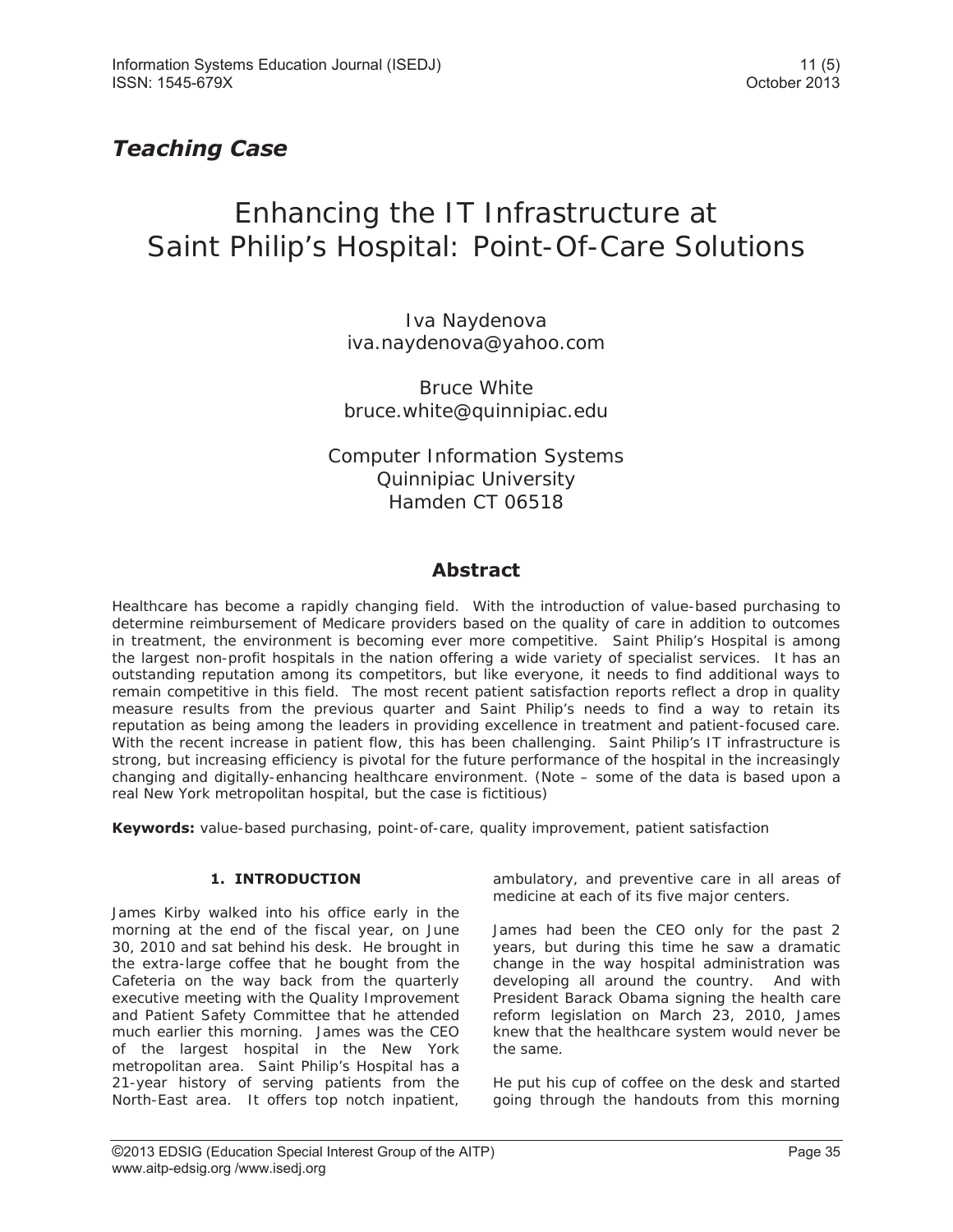again. The quarterly executive quality improvement meetings were held with the purpose of improving operations within the hospital to continuously enhance the quality of healthcare provision and the efficiency in treatment for the patients.

The mission statement of Saint Philip's Hospital includes its commitment to "excellence in patient care, research, education and community service." The hospital is dedicated to providing exceptional services and to stand up to its ranking of a first-rate medical institution.

Quarterly meetings with the Quality Improvement and Patient Safety Committee were officially administered and required the participation and contribution of the hospital's leaders who were members of the Committee. Senior members included James Kirby, Jonathan Wiseczcki (Chief Financial Officer), Bruce Goodwill (Chief Information Officer), and Lisa O'Connor, RN (Director of Patient Care & Employee Relations). Other members were leaders from the main units of the hospital, including Surgery, Cardiothoracic, Intensive Care Unit (CTICU), the Emergency Department, and the Cardiovascular Unit (CVU), which had the most intensive patient flow and therefore the quality of care in these units was among the most critical for the reputation of the hospital.

James started going through the bar charts with the results of their latest Hospital Consumer Assessment of Healthcare Providers and Systems (HCAHPS) report. The hospital used Press Ganey to track patient satisfaction and these reports gave measured evidence for the quality of care provided across the different units.

Generally, Saint Philip's enjoyed high scores on overall ratings of the hospital by patients and their willingness to recommend the hospital to friends and family. Lower ratings generally included evaluation on quietness of the environment (noise had been a huge problem for many healthcare providers, especially large hospitals), and cleanliness. However, this time Saint Philip's saw an unexpected decline in patients' scores on physician and nurse communication with the patients and this was surprising to James. Saint Philip's had always had a reputation of providing exceptional services to its patients. Effective physician and nurse communication made patients feel that they were being treated with exceptional care,

catering to their needs. The three areas determining proper physician and nurse communication with patients included treating patients with courtesy and respect, listening carefully to the patients, and explaining things in a way that the patients could understand.

It was true that in the 2009 Annual Report, Saint Philip's admitted experiencing a consistent growth of patient flow, especially in inpatient care. The beds were filled almost up to capacity (for more information on the distribution of beds, please see **Figure 1** in the "Appendices" section). James was wondering whether this could be the reason for the drop in patient satisfaction regarding communication with physicians and nurses. He remembered the presentation of Enrico Gomez (Director of Emergency Department) this morning on efforts in patient safety and quality of treatment that had been implemented by the Emergency Department and the Intensive Care Units. Enrico presented data for the past quarter on readmission levels and sentinel events. Unfortunately these numbers also saw an increase in comparison to past performance.

James could see Lisa's face at the meeting becoming increasingly red with embarrassment. She was nervously moving her leg under the table and this could also be noticed. She interrupted Enrico right in the middle of his presentation: "I don't understand why those numbers are so different from last quarter, Enrico. I have been having monthly meetings with the head nurses of the departments, and considering all the efforts that we had put in to ensure providing exceptional patient-centered care, we expected to see a decrease in sentinel events, reduced readmission rates, and an improvement of patient satisfaction scores. I just don't understand why this would happen. Perhaps the efforts are not being equally implemented by the different departments? I have to see how I should present this at the next Nurse Leadership meeting!"

James remembered this occurrence from this morning and immediately felt a headache from looking at the numbers again. He knew that the new healthcare reform by the Obama Administration would bring new challenges in hospital administration and new standards to live up to. Although the changes would not be actually seen until 2012, he knew that actions had to be taken in advance. Thinking about the future need of implementation of electronic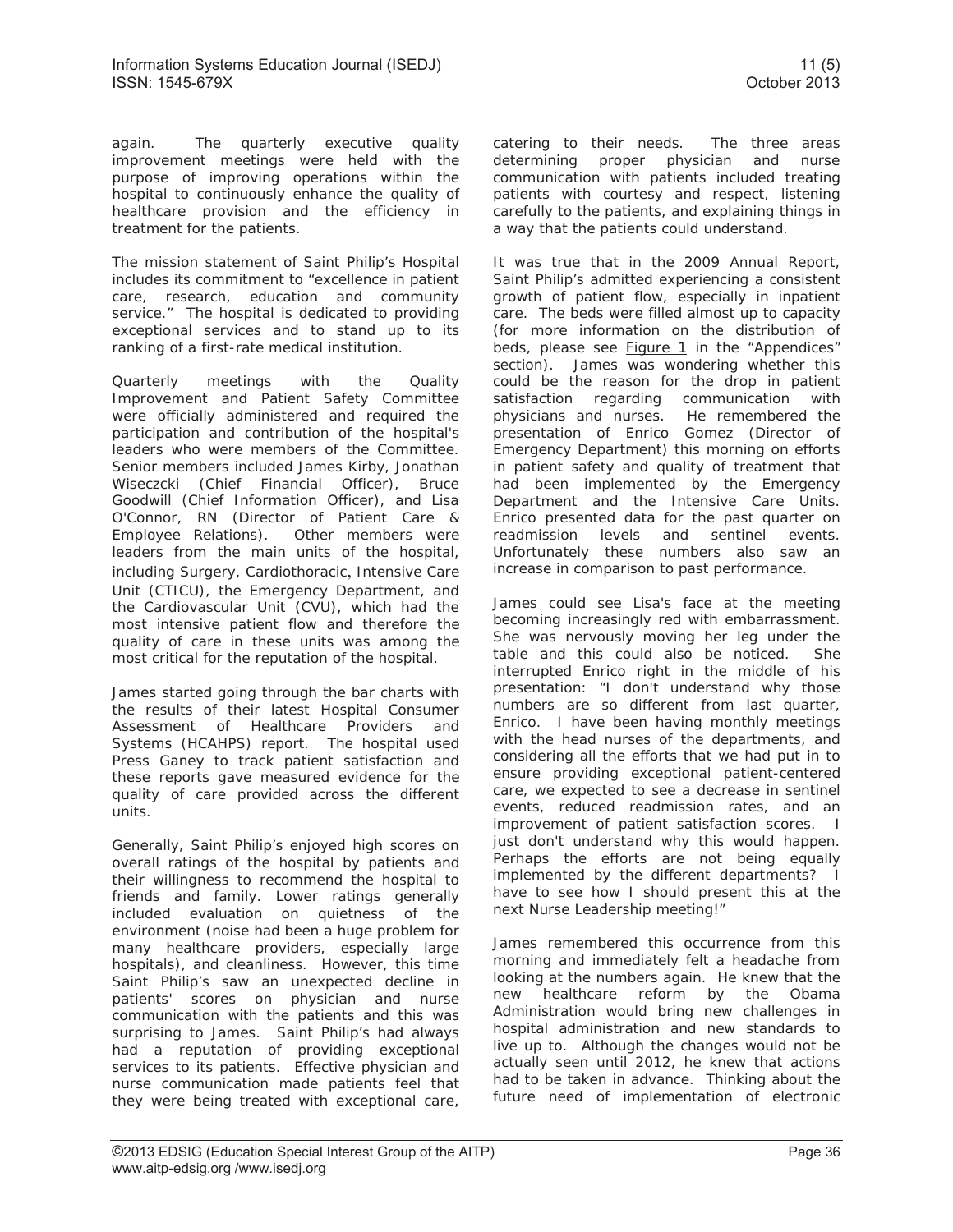medical records systems (EMRs) and future reimbursement based on a value-based purchasing plan by the Center for Medicare and Medicaid Services (CMS), which were all parts of the healthcare reform, only increased his headache. He trusted that Bruce Goodwill as a CIO would do a good job in enhancing the IT infrastructure of the hospital and the efficient implementation of the electronic medical records system. However, he also knew that the hospital had to be pro-active and engage in other initiatives that would increase the quality of care provision even with the increased inpatient admissions.

James heard the tone of an incoming email. It was from Bruce:

"James,

I am confirming that I will come to the emergency senior executive meeting next week! I will have a rough draft of an IT infrastructure plan that I would want to implement in order to increase staff productivity while also increasing patient satisfaction and quality of healthcare delivery.

I hope that you, John and Lisa will find it valuable as well. I think it will be a great opportunity for us to be pioneers in this area as we establish one of the most sophisticated integrated IT solution systems that would combine efficient and effective health information exchange along with practical treatment management tools for our staff.

This can be huge and improve our scores significantly. Remember the Point-of-Care solutions that I mentioned to you? I will explain more at the meeting. See you next week!

Best, Bruce"

James had sent an urgent email to both Bruce and Jonathan regarding an emergency senior executive meeting to be held in a week through his cell phone right after he left the quarterly meeting this morning. He did not want to invite Lisa this time as he felt that with every meeting all she did was express disapproval and initiate arguments. James never heard her make any suggestions on her own and this morning he saw her frustration which made him decide to give her some time to cool off.

James remembered a brief conversation in the Cafeteria with Bruce about Point-Of-Care solutions – technological systems that enable physicians and nurses to provide effective treatment through any point of patient care. There were several possible devices and system management tools that ranged in services and functions which could help medical staff provide excellent treatment to patients. James was curious to hear more about the preliminary plan that Bruce would develop. Ten minutes after Bruce's email, James received a confirmation from Jonathan as well. He took another sip of his coffee. Things can get better as long as the right people are part of a team. And James knew he had the best team in the area!

#### **2. ABOUT THE HOSPITAL**

New York-based Saint Philip's Hospital is one of the largest not-for-profit hospitals in the nation. Having 2,409 beds, and about 2 million inpatient and outpatient visits a year, the institution strives for excellence in healthcare delivery through the hard work of its 6,144 affiliated physicians and 19,376 staff members. It has five major centers and has enjoyed high reputation and ranking across its competitors.

The Saint Philip's Healthcare System provides healthcare services to residents of Brooklyn, Bronx, Manhattan, Queens, and also Connecticut, Long Island, New Jersey, Westchester, and several upstate New York counties. The system is affiliated with the medical colleges of Weill Cornell Medical College and Columbia University College of Physicians and Surgeons. It has been praised to employ leading specialists from every field of medicine.

Saint Philip's Healthcare System includes both acute-care and community hospitals, ambulatory sites, continuum-of-care facilities and specialty institutes. All members of the system are committed to providing high-quality and easily accessible care to residents, while also maintaining a cost-effective structure.

In 2009, according to the hospital's annual report, Saint Philip's experienced high increase in volume of patients. Mostly very sick patients with complex problems sought care from Saint Philip's. From inpatient statistics, the total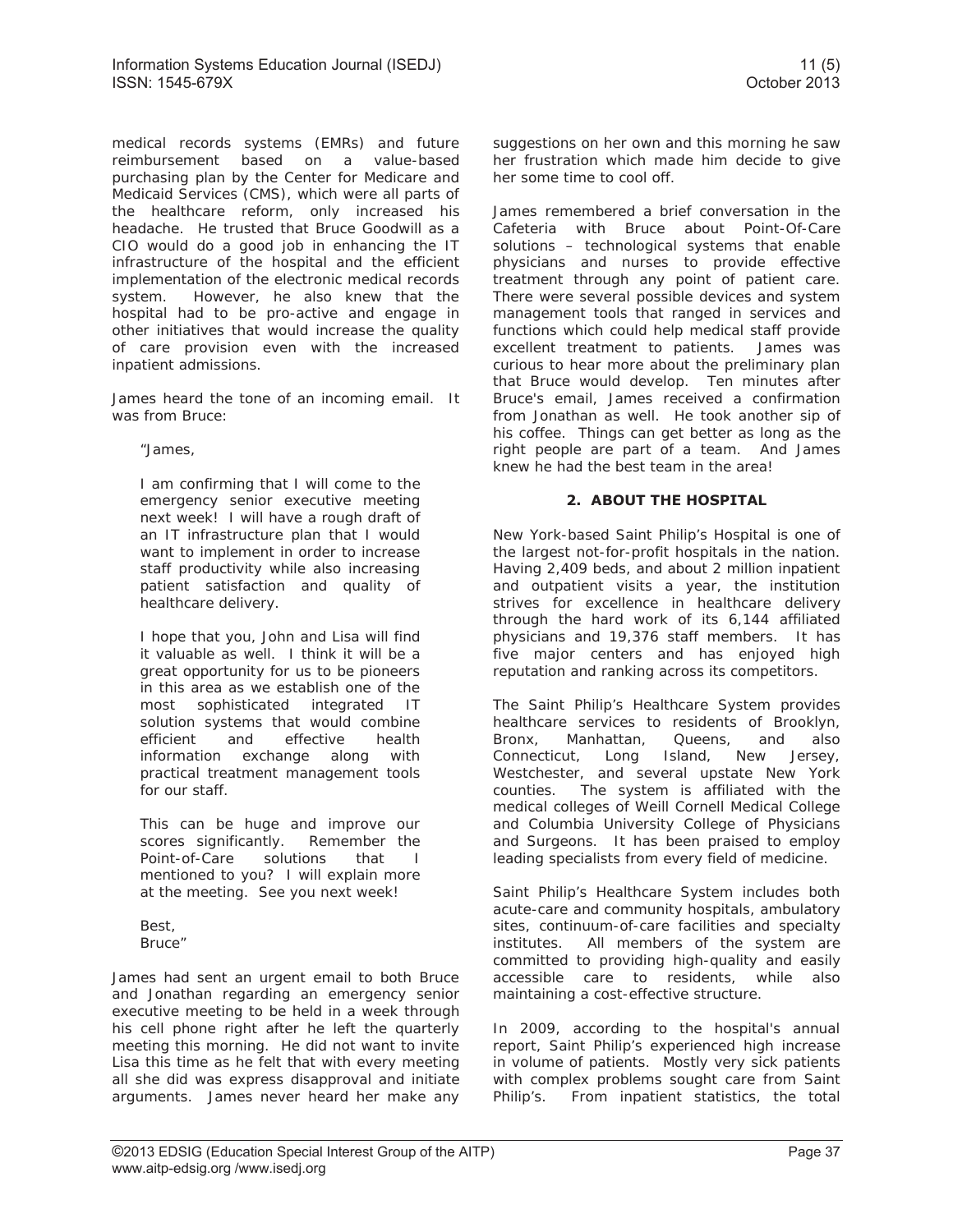number of patients discharged increased from 111,726 in 2008 to 114,628 in 2009 (more details can be found in **Figure 1**). The total distribution of beds was about 2,389 in 2009.

In 2010 the hospital continued to enjoy prestigious rankings, being recognized in the beginning of the year as the Number 1 Hospital in the NYC metropolitan area and Number 6 in the nation, according to U.S. News Media Group's 2009-2010 report on "America's Best Hospitals" survey. The hospital was also included in the "America's Best Children's Hospitals" Honor Roll of the 2010 U.S. News & World Report. It was the only tri-state area hospital to get such recognition.

The hospital's financial report from 2009 shows increase in total revenue and even higher increase in expenses. However, the excess of revenue over expenses has also improved significantly. More information on Saint Philip's financial performance is presented in Figure 2.

Saint Philip's has also gained reputation as being among the leaders investing in healthcare information technology to improve quality and efficiency of healthcare provision. The hospital adopted a decision support system (DSS) to assist physicians when they needed consultation in making treatment decisions. The initial release of the system in 2008 gained so much popularity among physicians that they would often line up at the available workstations to use it. Bruce Goodwill decided that it was time to expand the system even further. Ideally Bruce wanted to adopt a system where the hospital staff could have mobile access to the DSS. An integrated system which would also offer access to patient health records and other clinical data would ideally improve quality of care while lowering costs.

The Hospital was using the "Five Rights" from a Health Information and Management Systems Society (HiMSS) report as founding principles for any Clinical Decision Support system (CDS). Those rights were:

- Right information (evidence based, guide, action...)
- Right people (clinicians, and patients)
- Right intervention formats (alert, order set...)
- Right channel (Computer Information Systems, internet, mobile)

- Right points in workflow ( decision/action)

(HiMSS, 2010)

In addition, there were several types of CDS systems that the hospital could implement. Among the ones that Bruce was interested in were:

- Medication dosing support;
- Order facilitators; and
- Point-of-care alerts/reminders (drugdrug interaction to critical lab alerts)

#### **3. NEW POLICIES, REGULATORY BODIES, AND STANDARDS**

#### **Value-Based Purchasing:**

Value-Based Purchasing is one of the elements stemming out of the Affordable Care Act introduced by the Obama Administration and signed on March 23, 2010. It basically combines outcomes with quality of care measures to determine reimbursement for healthcare providers. The Centers for Medicare and Medicaid Services (CMS) released a decision plan based on value-based purchasing which reveals that clinical quality process of care and patient satisfaction measures will provide for 1% of a provider's base DRG payment for the federal fiscal year of 2013. Fiscal year 2014 will also incorporate performance on outcome measures for the payments. Patient satisfaction scores are reflected on HCAHPS reports. Saint Philip's and many other hospitals use Press Ganey to gather and analyze data from patient satisfaction surveys through HCAHPS reports.

According to the U.S. Department of Health and Human Services, "In FY 2013, an estimated \$850 million will be allocated to hospitals based on their overall performance on a set of quality measures that have been shown to improve clinical processes of care and patient satisfaction" (U.S. DHHS, 2011). The idea is to take the funds of what Medicare would have spent initially and to shift funding from reimbursement based on volume to reimbursement based on performance. The funding is expected to be increasing over time.

#### **Health Information Technology Exchange (HITE):**

The goals of Health Information Technology Exchange (HITE) include providing standards and principles of health information storage,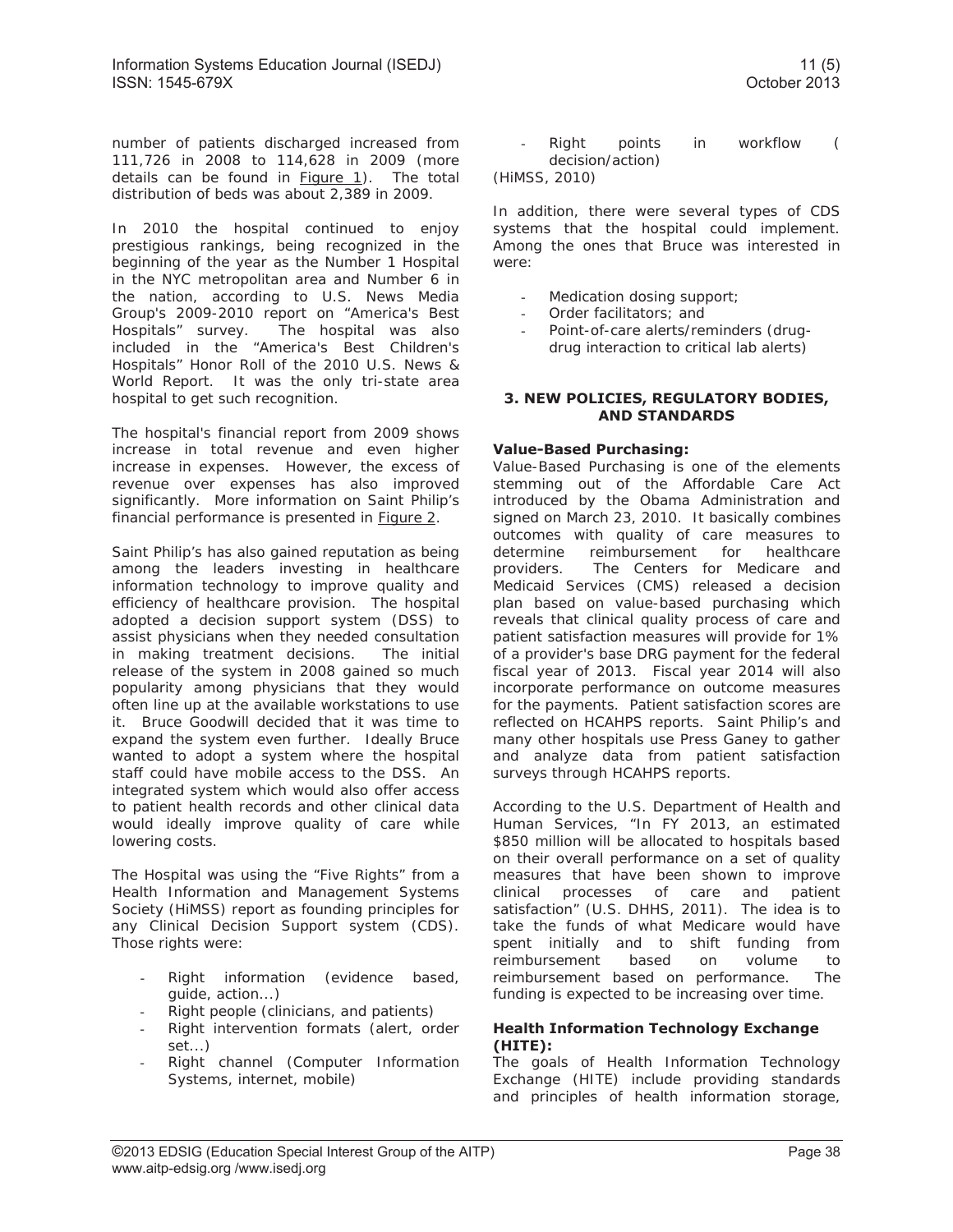sharing, and general management of patient data to ensure a secure exchange of this data between healthcare providers, consumers, private payers and government organizations in accordance with the standards from the Health Information Portability and Accountability Act (HIPAA).

HIPAA policies require efficient data exchange through standards-based enforcements and protection of the confidentiality and security of health data. The overall mission is to seek ways to improve quality, safety and efficiency of health delivery system (Chaudhry et al., 2006).

Measurements of achieved goals, as published by the CMS include:

- Improved health care quality;
- Prevented medical errors;
- Reduced health care costs;
- Increased administrative efficiencies
- Decreased paperwork; and
- Expanded access to affordable care.

#### **4. SAINT PHILIP'S SITUATION**

The spectrum of care delivery at Saint Philip's often required data to be mobile and to be able to be accessed from different locations to improve workflow of operations by staff members.

Bruce knew all about Point-of-Care systems and had a stack of marketing materials from different companies on his desk regarding latest technology in the field.

Bruce was a very creative IT specialist. He had worked at the hospital for 10 years and knew all about the operations and staff members' needs from the different departments. He could also implement an effective IT system, modified to cater to the needs of the hospital. All he needed to do was browse through the marketing materials and find ways in which to integrate different solutions in the most efficient and costeffective manner so that patient care was handled with the exceptional service expected from Saint Philip's Hospital. Some of the materials that Bruce had on his desk are included in the "Appendices" section for review.

Bruce picked up one of the marketing reports sent from Intel. He read that the company was now offering mobile enabled electronic medical record (EMR) applications that would allow instant access to patient records through a wireless network. Bruce was reading Intel's promises on the system:

"Errors are reduced, decisions are made more quickly, and quality of care is increased. At El Camino Hospital in California, the number of errors per 1000 patient days dropped from six to four following the implementation of electronic medical records and a WLAN. In the United Kingdom, staff at the George Eliot Hospital admitted to saving up to four hours per week after they were given wireless access to hospital and patient information" (Intel, 2007).

Bruce wrote something down on his pad. His pad had a bunch of random notes that Bruce would take whenever a new IT idea came into his mind. He liked using the ideas as if they were pieces of a puzzle that could be combined and work together to effectively create a beautifully integrated picture of well-functioning IT systems. On the first page he had a centralized phrase – "Point of Care" – and all around it floated different ideas and solutions that could mold the future of the hospital.

Bruce remembered that SpyGlass Consulting Group released in February 2010 their survey findings regarding Point-of-Care Computing. The study explored the perceptions of physicians and the current adoption of computing solutions at the point of care. The company had done more than 100 in-depth interviews with physicians working in acute care and ambulatory environments from a broad range of competencies. This was a national study. Some of the findings included the physicians' embrace of mobile computing devices, physicians' primary use of desktop computers to access patient data, and the trend that Hospital IT was resistant to supporting personal devices on corporate network.

Bruce read a highlighted statement from the Spyglass report: "Mobile device adoption is being driven by technology innovation including easy-to-use, low-cost, lightweight mobile devices, widespread cellular broadband availability (3G/4G), a cloud-based ecosystem to support internet-connected applications, and the emergence of location-based services" (Spyglass, 2010).

Bruce wrote some additional thoughts on his pad after reading this statement.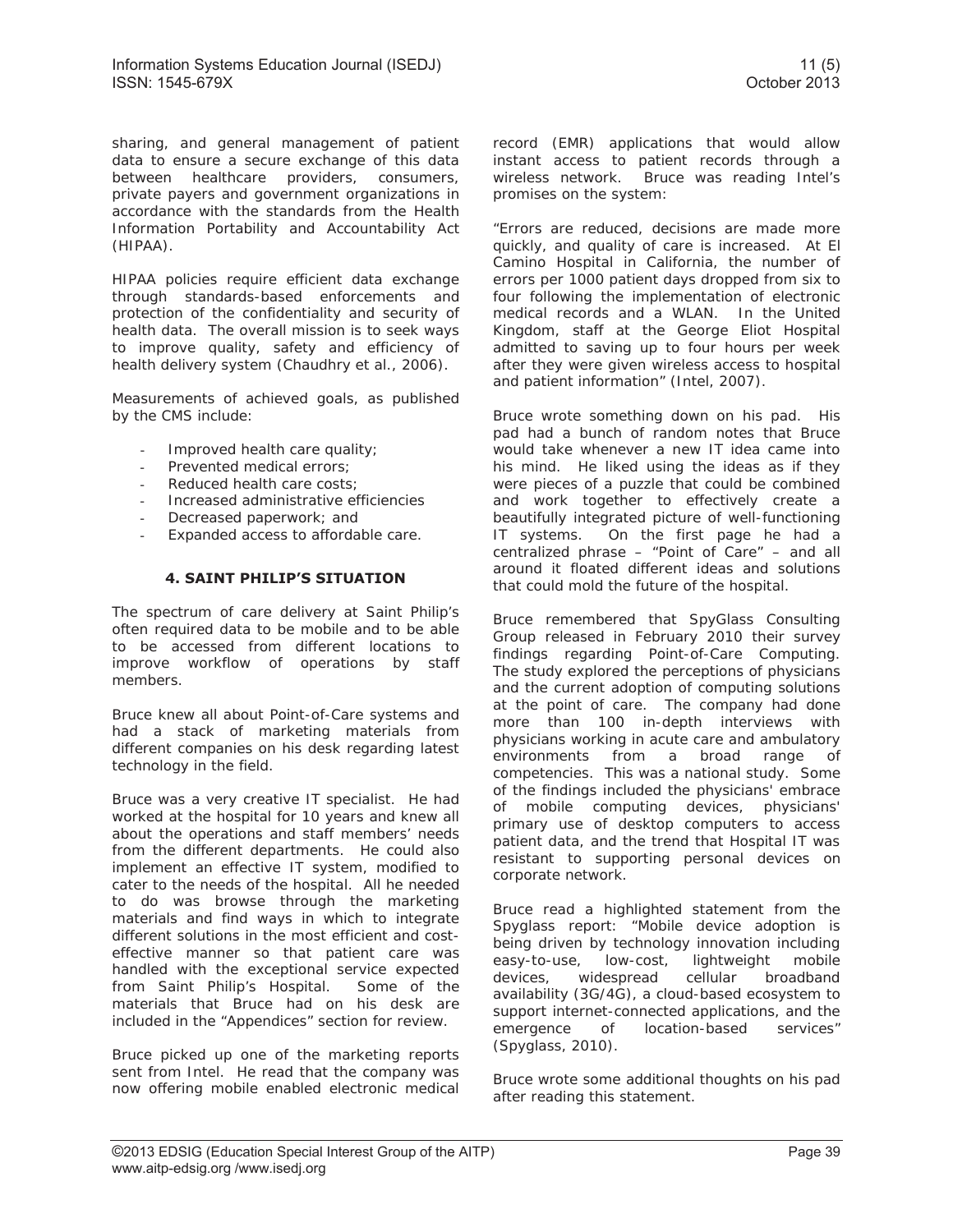The report also included that 83% of interviewed physicians used desktop computers to access needed data. On the other hand, 75% of physicians also reported that their institution's IT infrastructure did not support personal mobile devices on the network.

Intel's report on the other hand shared that **"**the rapid growth and adoption of mobile devices and applications in other industries had spurred a large number of healthcare software vendors to enable their applications for mobile platforms such as notebook computers, tablet computers, or personal digital assistants (PDAs)."

At any point of care, having access to critical patient data and decision support information system enhances healthcare quality, reduces medical errors, and improves patient satisfaction. Healthcare staff can access pertinent information through a wide variety of devices from tablets, to laptops, and mobile devices.

Bruce knew that the future of healthcare IT relied on the proper adoption of wireless mobile applications to support context based computing. The goal would be to provide instant access to vital patient information, treatment consultation and additional support throughout the provision of care.

#### **5. POINT-OF-CARE SOLUTIONS**

With the consistent growth in technology, healthcare record keeping and data management is becoming more and more digitized. Paper medical records are being replaced by Electronic Medical Records (EMR) systems. Hospitals already enjoy the benefits of having a reliable IT infrastructure that would allow fast and efficient access to patient data in order to ensure quality and efficiency in healthcare delivery with improved patient outcomes.

Point-of-Care solutions are the next phase in enhancing healthcare provision. Systems in the category of Point-of-Care Solutions include barcode scanners, clinical decision support systems, mobile health solutions and others.

The idea behind the concept "point-of-care" is to have reliable technology for any point of care in the patient's treatment. From the access to

medical record of the patient to follow-up communication after discharge or physical exam, the link between patients and physicians and the efficient access to pertinent information improve patient satisfaction and healthcare quality of care.

According to statistics, 88% of health systems have already implemented or plan to implement point-of-care data management systems. (Modern Healthcare, 2012)

#### **Additional Solutions:**

Bruce also reviewed Motorola's health systems report again. Motorola offered various technological solutions to healthcare providers, including mobile computers and barcode scanners for better medication administration. A sample list of some of the solutions is provided in Figure 5.

Bruce wondered whether he could suggest combining any of Motorola's Point of Care systems with the current IT infrastructure.

In addition, Bruce had also heard about cloud computing and his inner sense immediately recognized an opportunity to integrate the whole IT infrastructure on a cloud space and provide an easy access to all components of the system from this space.

Bruce knew that cloud computing was the future of IT. He also knew that healthcare technology solutions will see rapid development with the implementation of electronic medical records and point-of-care solutions. He just did not know how much of this information he should present at the emergency executive meeting that was the following week. He did not want to overwhelm the other leaders and at the same time he wanted to provide a solid recommendation for an effective, properly integrated IT infrastructure solution in correspondence to the pace of healthcare technology development.

His recommendation had to satisfy three goals:

- Consistent with the hospital's mission of providing excellence in patient care;
- Increasing efficiency in healthcare delivery while reducing medical errors, costs and reflecting top notch IT trends in healthcare;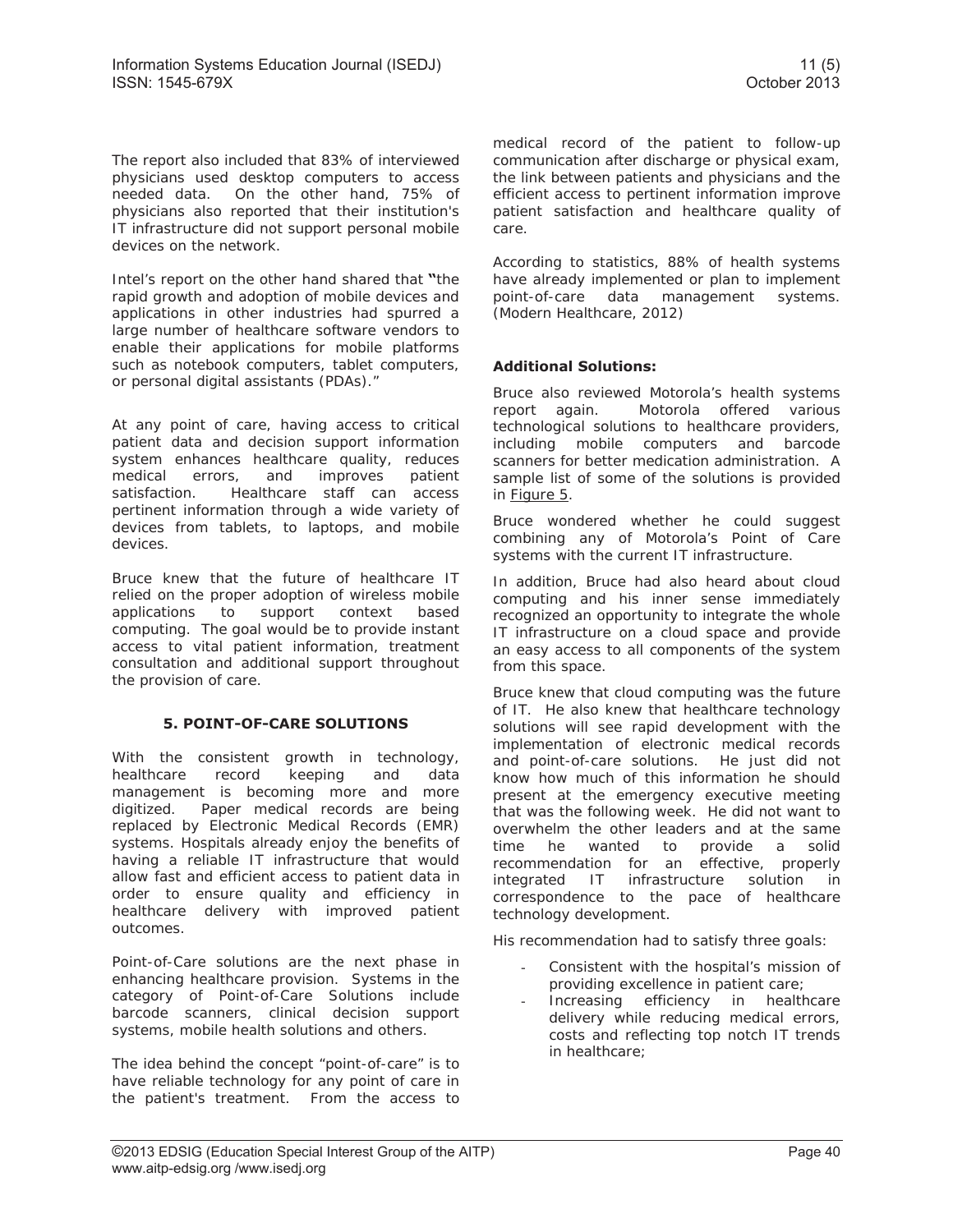Protecting privacy and enhancing security of patient information, following all HIPAA standards and regulations.

#### **6. SECURITY ISSUES**

Bruce knew that among the main questions that James and Jonathan would have included taking proper security measures with the new system.

Security issues remain the main concern for healthcare providers utilizing digital healthcare systems. However, Bruce was aware of the latest trends in security measures. Enhanced practices ensured that proper security standards would be implemented in the adopted systems.

Intel also touched upon this area in their report, stating that "Wireless security has made great advances over the past few years thanks to the efforts of the IEEE (Institute of Electrical and Electronic Engineers) and the Wi-Fi Alliance. New security standards like IEEE 802.11i and the Wi-Fi Alliance Wi-Fi Protected Access 2 (WPA2) have emerged to match the robust protection previously found only on wired networks."

#### **7. CONCLUSION**

Bruce came into the meeting 10 minutes late holding a bunch of copies containing his major recommendations, mainly consisting of charts and bullet-points listing the advantages and disadvantages of each recommendation. "Sorry I'm late. I had to print these from Jill's printer because mine was out of toner, can you believe this?" Bruce started laughing, "Where is Lisa?"

"Lisa is not coming," said James. "I wanted us to have a limited senior executive meeting this time, including only us."

Bruce was surprised. He was not sure whether he liked James' management style. Lisa had worked for the hospital for 5 years and although she often came across as being critical and skeptical about most things, she had been a part of the senior leadership team since before James joined the hospital as the new CEO two years ago. Bruce knew that Lisa would not like it if she heard of this meeting being held without her. He wanted to say something to James but did not want to do it in front of Jonathan. He just decided to start on his presentation:

"Well, gentlemen, I would like to talk to you about three main recommendations that I have designed with the goal of the future improvement of our system. Each of these has its own advantages and disadvantages, which I will expand on more later on. I have several vendors who would bid for us, but overall I am using our own customized solution that will combine several ideas. Please take a look at the first graph of this report…"

#### **8. REFERENCES**

- Administration Implements Affordable Care Act Provision to Improve Care, Lower Costs (April 29, 2011). U.S. Department of Health and Human Services News Release. Retrieved June 15, 2012 from:
- http://www.hhs.gov/news/press/2011pres/04/2 0110429a.html
- Consumers would Embrace Email Communication with Their Doctor (September 2009). Lightspeed Research. Retrieved June 16, 2012 from:
- http://www.lightspeedresearch.com/pressreleases/consumers-would-embrace-emailcommunication-with-their-doctor/
- Delivering Mobile Point of Care with Pervasive Wireless Networks (2007). Intel Inc. Retrieved June 16, 2012 from:
- http://download.intel.com/healthcare/pdf/Mobile \_Point\_of\_Care\_with\_Wireless\_Networks\_FN L.pdf
- Hospital Value-Based Purchasing. The Official Website for The Medicare Hospital Value-Based Purchasing Program. Centers for Medicare and Medicaid Services. Retrieved June 7, 2012 from:
- https://www.cms.gov/Medicare/Quality-Initiatives-Patient-Assessment-Instruments/hospital-value-basedpurchasing/index.html?redirect=/Hospital-Value-Based-Purchasing/
- Improving Patient Safety at the point of care in theatre and in hospitals (December 2009). Motorola. Retrieved June 22, 2012 from:
- http://www.motorola.com/web/Business/Solutio ns/Federal%20Government/\_Documents/Sta tic%20files/Fed\_Healthcare\_AB\_FINAL.pdf
- Meyer J, Rybowski L, Eichler R. (1997). Theory and Reality of Value-Based Purchasing: Lessons from the Pioneers. Agency for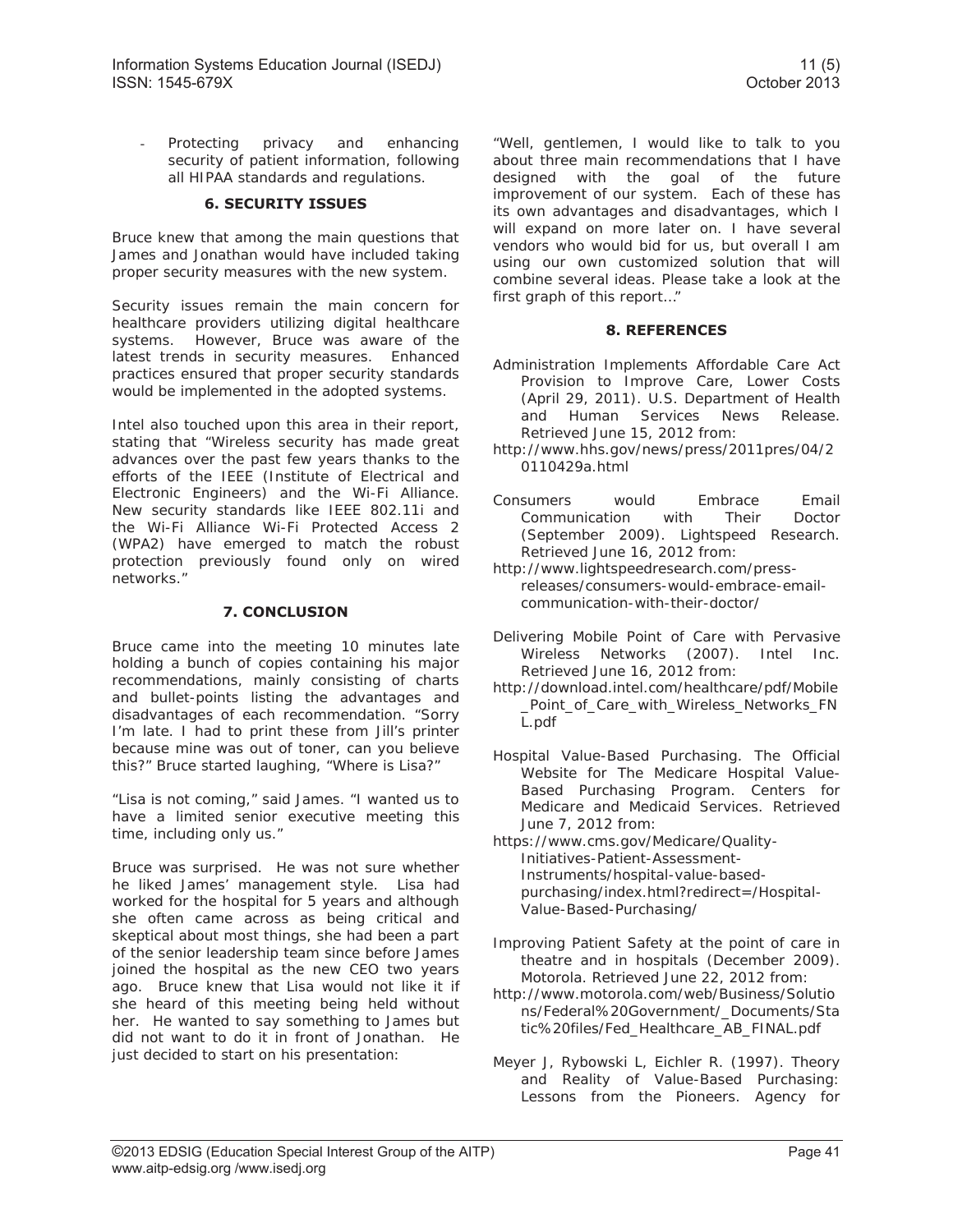Information Systems Education Journal (ISEDJ) 11 (5) 11 (5) ISSN: 1545-679X October 2013

Health Care Policy and Research; AHCPR Publication No. 98-0004.

- Mobile Computing (2011). Space Saving Solutions. Retrieved June 23, 2012 from:
- http://www.spacesavingsolutions.com/markets/ healthcare/it-mobile-computing/
- Mobile Information Technology at the Point-of-Care (November 2000). PDA Cortex. Retrieved June 23, 2012 from: http://www.pdacortex.com/mitatpoc.htm

(Private hospital data annual report)

- Point of Care Computing for Physicians (2012). Spyglass Consulting Group. Retrieved June 6, 2012 from:
- http://www.spyglassconsulting.com/wp\_PCOMP\_physician\_2012. html
- Sarasohn-Kahn, M.A., M.H.S.A. (April 2010). How Smartphones Are Changing Health Care For Consumers and Providers. California Healthcare Foundation. Retrieved June 23, 2012 from:
- http://s3.amazonaws.com/wwhi.org/howsmartp honeschanginghealthcare%204.10.pdf
- Theory and Reality of Value-Based Purchasing: Lessons from the Pioneers (2011). Agency for Healthcare Research and Quality. Publication No. 98-0004.
- Understading CDS Interventions: Using Clinical Informatics to Drive Quality (2012). HiMSS 12 Annual Conference & Exhibition. Retrieved June 22, 2012 from:
- http://69.59.162.218/HIMSS2012/Venetian%20 Sands%20Expo%20Center/2.20.12\_Mon/Sa n%20Polo%203504/Mon\_0915/PHY3\_Christ opher\_Longhurst\_San%20Polo%203504/PH Y3Sittig.pdf
- Value-Based Purchasing Calculator. Press Ganey. Retrieved June 30, 2012 from:
- http://www.pressganey.com/ourSolutions/hospit alSettings/clinicalSuite/vbp\_calculator.aspx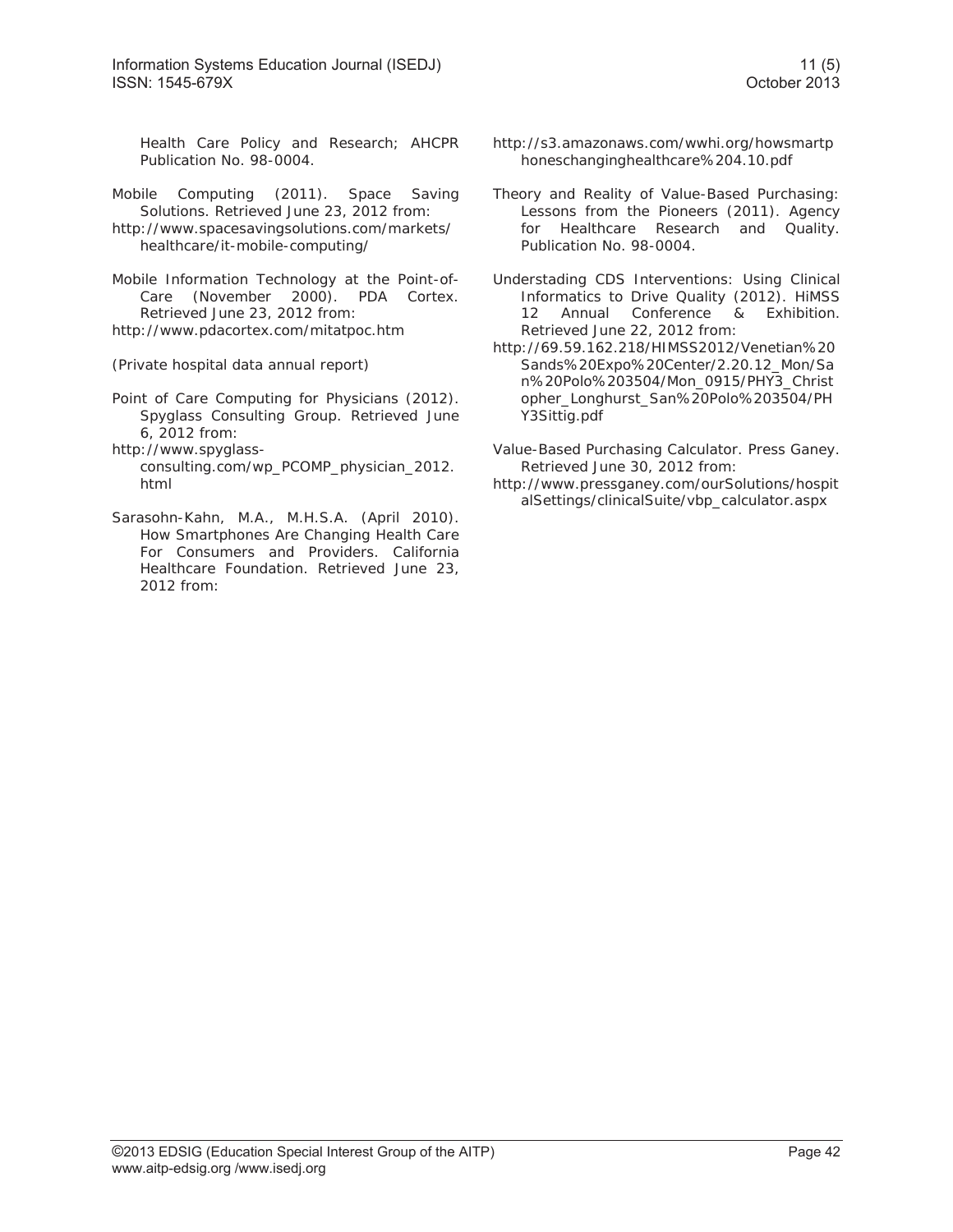## **Appendices**

#### **Student Questions**

- 1. What is point-of-care?
- 2. What were Bruce's three main recommendations in your opinion? Imagine that you are Bruce what would you recommend for Saint Philip's Hospital for point-of-care solutions?
- 3. How might James react to the proposal? What other alternatives can the hospital consider in order to improve patient care and patient satisfaction?
- 4. How might cloud-computing help in the integration of all the healthcare IT solutions listed in the case?
- 5. How would you handle potential conflicts with Lisa? What might happen after the emergency executive meeting and what would you recommend James to do?
- 6. Considering all the changes in healthcare regulations, what actions should James take as a CEO to keep up with these changes along with the changes in technology? How can the hospital fund such technology changes?
- 7. What are some benefits and drawbacks in the change of the IT infrastructure within the hospital? Would that affect patient care? How would you deal with the changes in order to ensure smooth transition without affecting patient treatment?
- 8. Devise a plan of action that any hospital could use when implementing a new system. List all the important steps and include possible risks/complications along with relevant recommendations.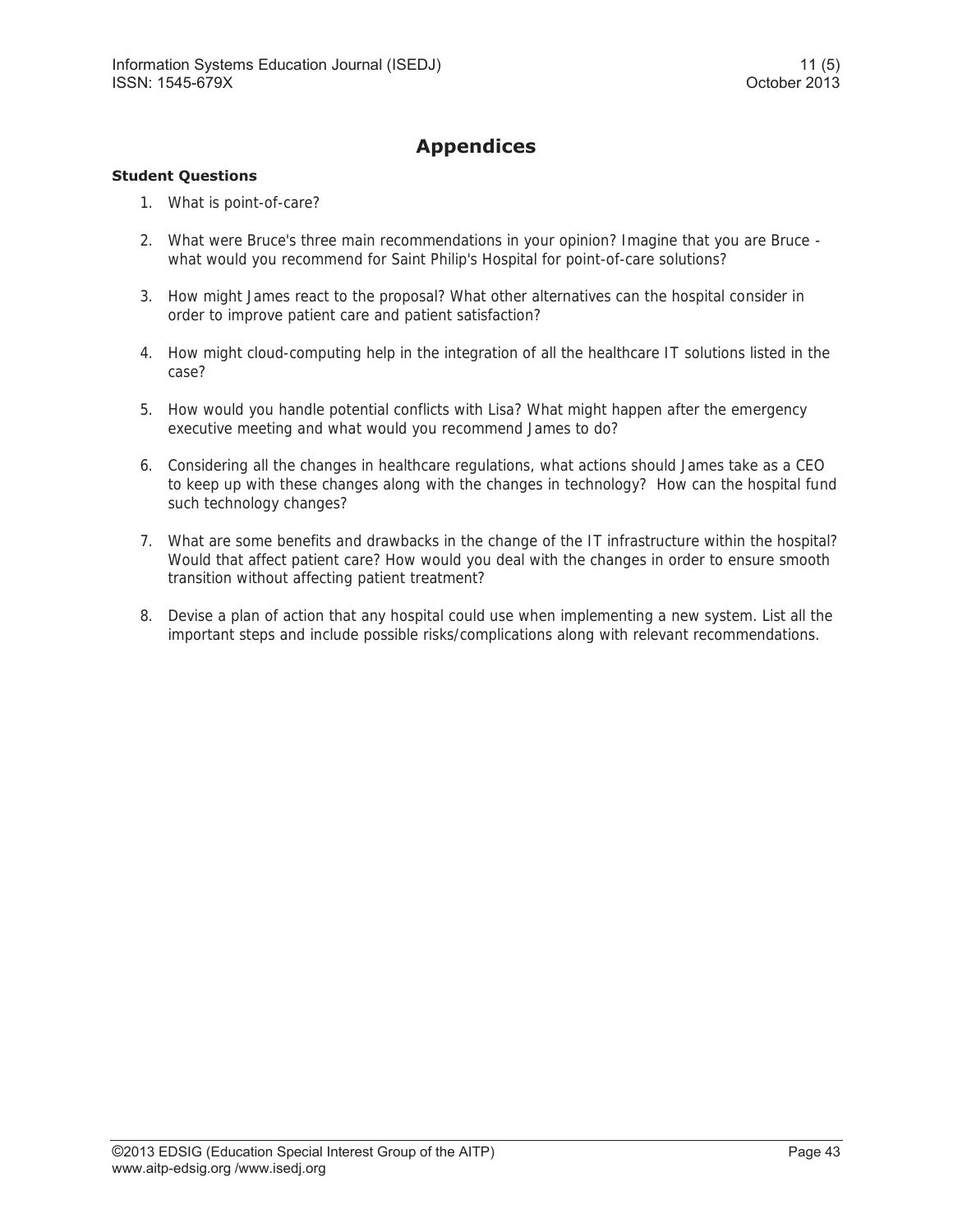## **Figure 1: Summary on Saint Philip's Inpatient Statistics**

| <b>Statistical Summary</b>                                                                |                      |                       |
|-------------------------------------------------------------------------------------------|----------------------|-----------------------|
| <b>Inpatient Statistics</b>                                                               | 2008                 | 2009                  |
| Patients Discharged                                                                       | 107,283              | 110,466               |
| <b>Westchester Division</b>                                                               | 4,443                | 4,162                 |
| <b>Total</b>                                                                              | 111,726              | 114,628               |
| Surgeries                                                                                 | 29,641               | 29,211                |
| Deliveries                                                                                | 12,369               | 12,662                |
| Average Length of Stay (including Westchester Division)                                   | $6.65$ days          | 6.41 days             |
| <b>Distribution of Beds</b>                                                               |                      |                       |
| Medical/Surgical                                                                          | 1,591                | 1,627                 |
| Pediatrics                                                                                | 127                  | 127                   |
| Maternity                                                                                 | 146                  | 146                   |
| Newborn Bassinets                                                                         | 111                  | 111                   |
| Psychiatric                                                                               | 378                  | 378                   |
| <b>Total</b>                                                                              | 2,353                | 2,389                 |
| <b>Outpatient Statistics</b>                                                              |                      |                       |
| Ambulatory and Outpatient Surgeries<br>Cardiac Catheterizations                           | 66,453<br>8,830      | 67,196                |
| Dialysis                                                                                  | 4,813                | 8,763<br>5,004        |
| Visits to Outpatient Clinics                                                              | 688,524              | 705,874               |
| Visits to Emergency Facilities (excluding admissions)                                     | 186,688              | 200,245               |
| <b>Services to Patients</b>                                                               |                      |                       |
| Laboratory<br><b>Blood Bank</b>                                                           | 9,673,687<br>450,487 | 10,012,179<br>433,284 |
| Radioisotopes Services                                                                    | 16,239               | 17,936                |
| X-ray Procedures                                                                          | 530,281              | 567,333               |
| Electrocardiograms                                                                        | 217,923              | 223,525               |
| Electroencephalograms                                                                     | 33,246               | 35,630                |
| Therapy Treatments (Physical, Occupational)                                               | 324,017              | 297,720               |
| Transfusions                                                                              | 84,555               | 81,726                |
| <b>Average Number of</b><br><b>Full-Time Equivalent Employees (including House Staff)</b> | 18,029               | 18,322                |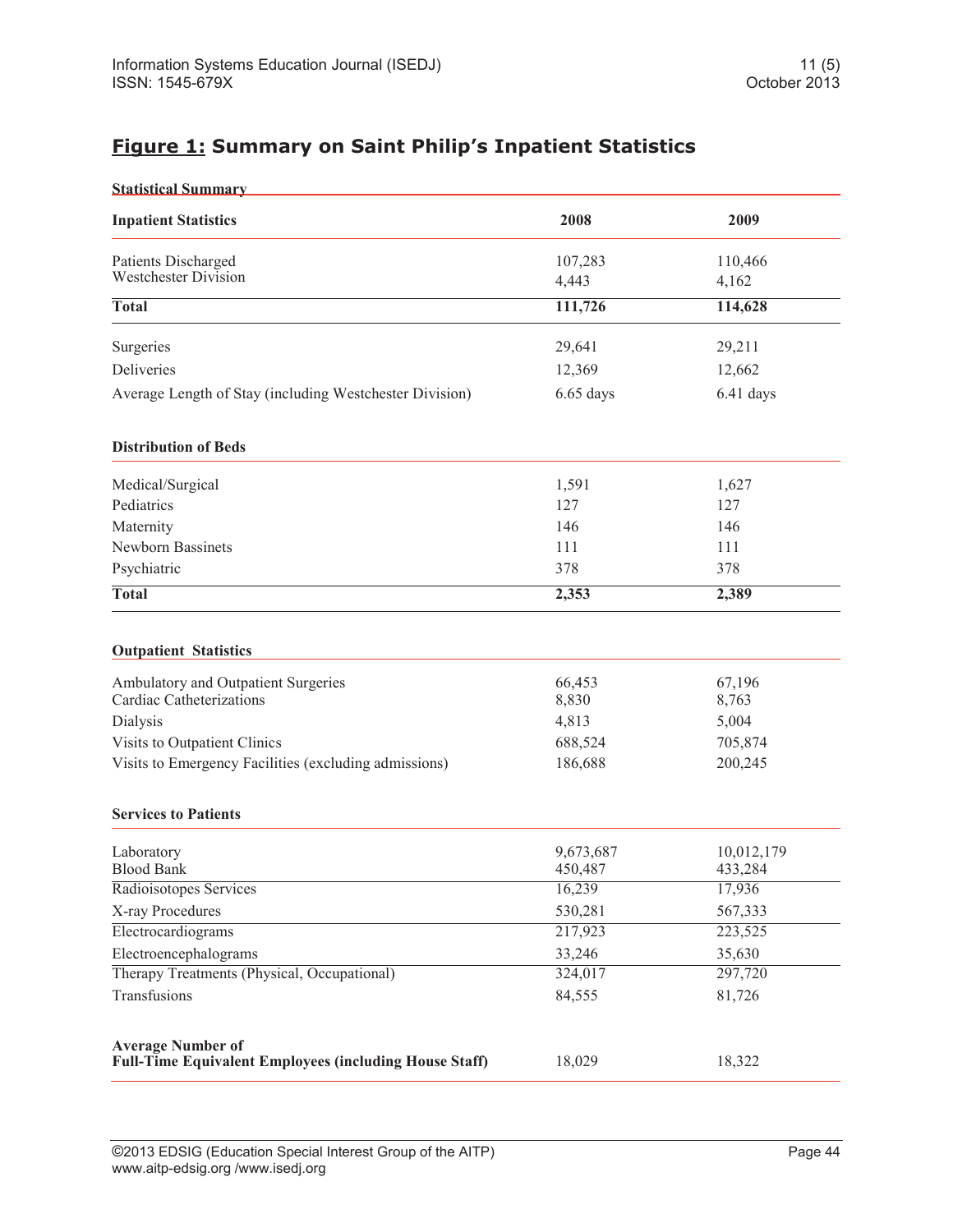### **Figure 2: Summary on Saint Philip's Financial Performance:**

|  | <b>Saint Philip's Hospital</b> |
|--|--------------------------------|
|  |                                |

|                                          | January 1 - December 31 January 1 - December 31<br>2008 | 2009                         |
|------------------------------------------|---------------------------------------------------------|------------------------------|
| <b>Revenues</b><br>Net Patient Revenues  | <b>S</b> Millions<br>2,927.0                            | <b>S</b> Millions<br>3,049.6 |
| <b>Other Revenues</b>                    | 159.1                                                   | 171.6                        |
| <b>Total Revenues</b>                    | \$3,086.1                                               | $\sqrt{3,221.2}$             |
| <b>Expenses</b><br>Salaries and Benefits | <b>S</b> Millions<br>1,737.7                            | <b>S</b> Millions<br>1,863.1 |
| Supplies and Other Expenses              | 962.1                                                   | 987.6                        |
| Depreciation and Amortization            | 181.7                                                   | 192.0                        |
| Leases and Rentals                       | 61.7                                                    | 60.5                         |
| Interest                                 | 40.1                                                    | 35.9                         |
| <b>Total Expenses</b>                    | \$2,983.3                                               | \$3,139.1                    |
| <b>Operating Income</b>                  | \$102.8                                                 | \$82.1                       |
| Investment Income (loss)                 | \$(90.8)                                                | \$92.8                       |
| <b>Excess of Revenues over Expenses</b>  | \$12.0                                                  | \$174.9                      |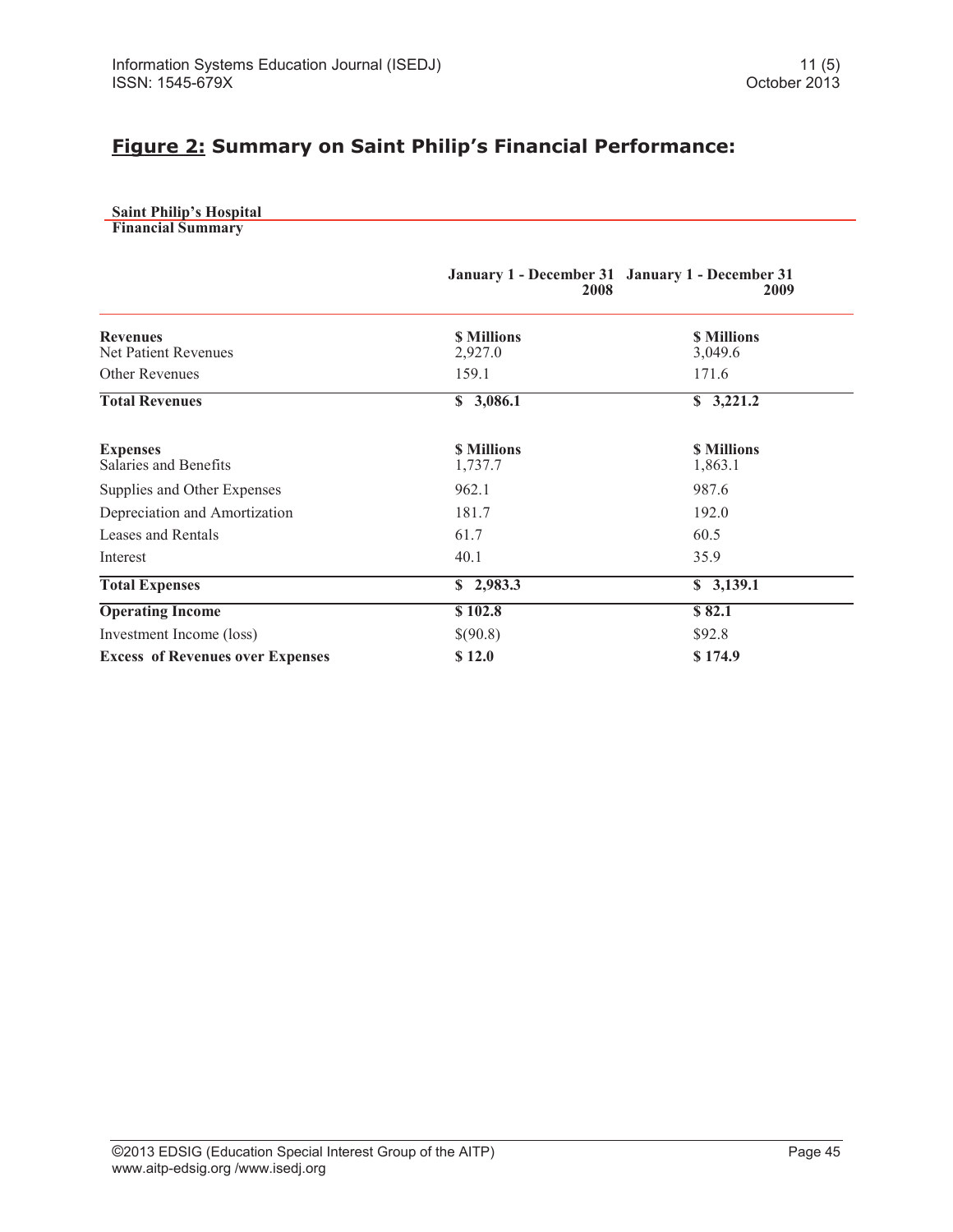# **Figure 3: Saint Philip's Environment**

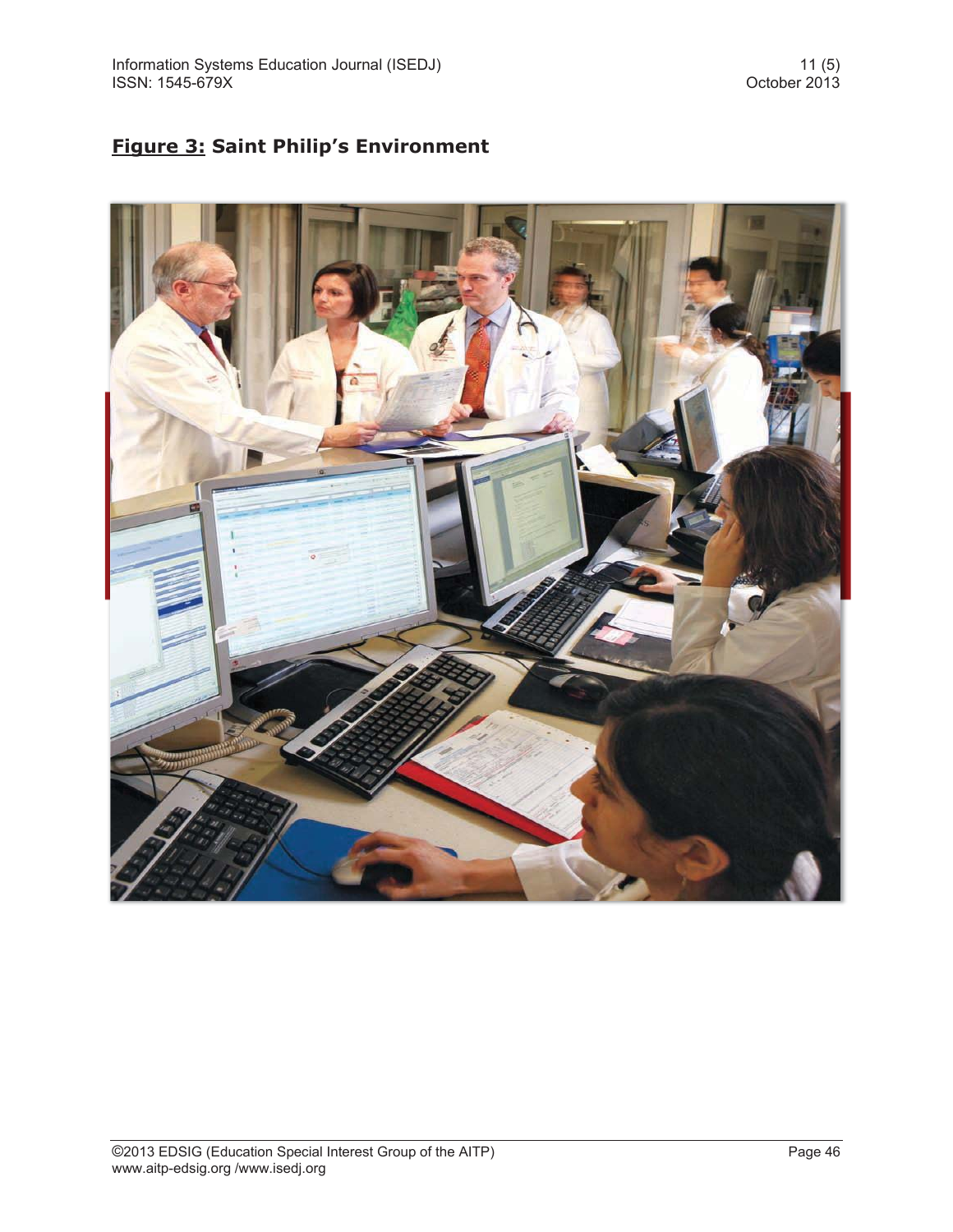### **Figure 4: Lightspeed Research on Patient's Preferences**



(Statistical graph is based on a survey study conducted by Lightspeed Research. Retrieved from: http://www.lightspeedresearch.com/press-releases/consumers-would-embrace-email-communicationwith-their-doctor/)